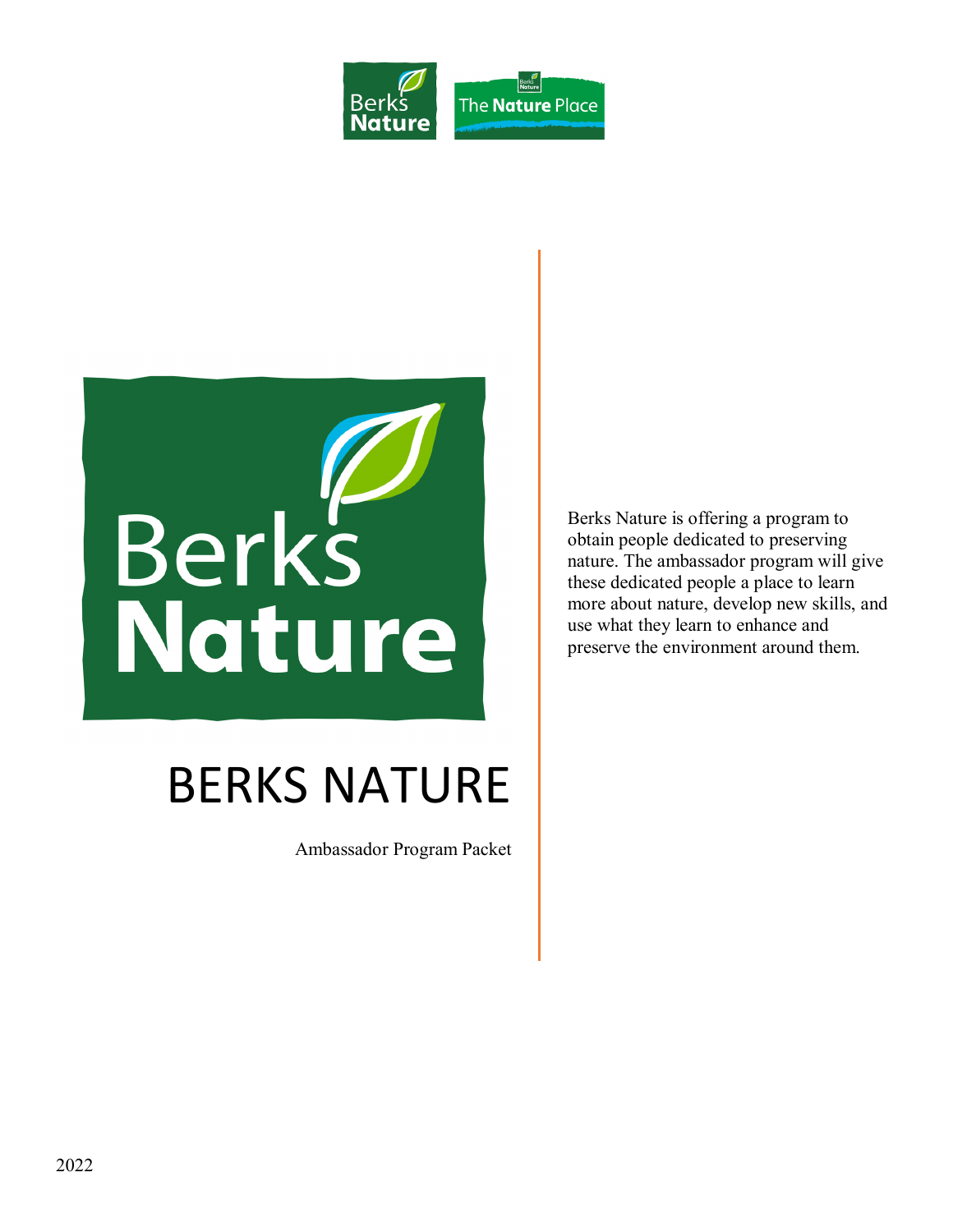

## **2022 Berks Nature Ambassador Program Details**

Berks Nature is recruiting a dedicated group of volunteers to be trained as "**Berks Nature Ambassadors**". *What does this mean*? It means that you will receive basic training related to all of the good conservation work that we do. Upon completion of your training, you will officially become a volunteer Berks Nature Ambassador. Our Ambassadors will be our trained volunteers that can help train others, lead projects, answer questions, and simply help enhance and protect the environment!

First, there is a simple application process and fee schedule. **APPLICATION ARE DUE BY MARCH 24th** Prior to applying please review the training schedule below and make sure you are able to commit to the March 24<sup>th</sup> introduction, plus at least 4 of the trainings. If you cannot attend the required but are still interested, contact us, and we might be able to work around it. There is a \$75 fee to participate in this training program, which includes a \$25 "Champion of Nature" tax deductible donation. At the end of the training, our new Berks Nature Ambassadors will receive a certificate, an official Berks Nature Ambassador vest, an abundance of interesting knowledge of our natural world, and become part of the Berks Nature family.

Next there are five special training opportunities for interested Ambassadors to learn about our organization and practical conservation skills. In order to become an official Berks Nature Ambassador, attendance at 4 out of 5 training sessions is required. The Welcome & Introduction Night on March 24<sup>th</sup> is designed for all interested applicants. Also note, those interested in focusing their Ambassador skills on water quality and testing are required to attend the two-day Hydrology training listed on the schedule. This hydrology training follows scientific GLOBE protocols and is excellent! See the full training schedule below.

Finally the state requires that anybody who has regular contact with children obtain 3 clearances to ensure the safety of our children. Since a Berks Nature Ambassador may have contact with children, all 3 clearances that are required to work with children must be submitted. They are free since this is a volunteer position, unless you have not lived in PA for more then 10 years. If you have not lived in Pennsylvania for the past ten (10) years, then you will need to obtain the more extensive FBI background and fingerprint clearances at a minimal cost. If you hold the clearances from your job, then simply send a copy with your application. If you need help or have questions about the clearances, contact Beckey Seel at either [Beckey.seel@berksnature.org](mailto:beckey.seel@berksnature.org) or 610-372-4992 Ext. 103.

#### **Complete the first 2 clearances online and either of the applicable FBI clearance listed as items 3 and 4.**

- 1. Child abuse clearances <https://www.compass.state.pa.us/cwis/public/home> When filling out the application make sure you check, "Volunteer Having Contact with Children", so there is no charge and the results take about 5 days to show up online.
- 2. PA State Police (PSP) Criminal History Report: <https://epatch.state.pa.us/Home.jsp> Click the volunteer button and results are instant.
- 3. FBI waiver if you have lived in PA for at least 10 years (will be attached to the end of the document). [https://berksnature-my.sharepoint.com/:b:/g/personal/michael\\_griffith\\_berksnature\\_org/](https://berksnature-my.sharepoint.com/:b:/g/personal/michael_griffith_berksnature_org/EUJReWEq5SdJjQrZCoiw788BJFTQglrEMzW4-V9Gm58gEQ?e=BkbDDf) [E](http://www.bpsd.org/Downloads/VOLUNTEER%20REQUEST%20FOR%20WAIVER%20OF8.pdf)UJReWEq5SdJjQrZCoiw788BJFTQglrEMzW4-V9Gm58gEQ?e=BkbDDf
- 4. FBI background and fingerprinting if you have **not** lived in PA for the past 10 years. https://www.identogo.com/ [Identigo.com](https://www.identogo.com/)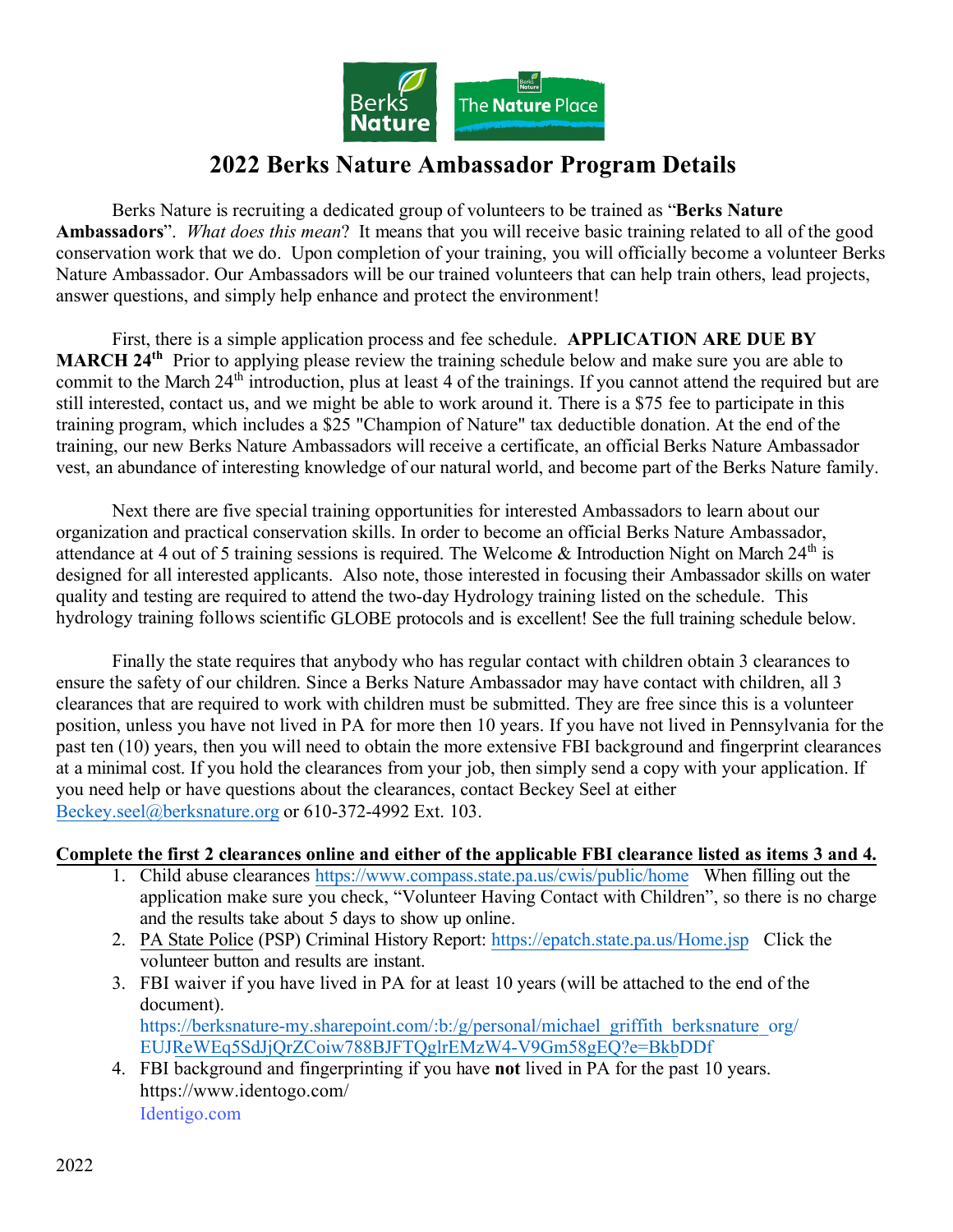

## **Berks Nature Ambassador**

## **Volunteer Application**

| Cell Phone:                                                                       |  |
|-----------------------------------------------------------------------------------|--|
|                                                                                   |  |
|                                                                                   |  |
|                                                                                   |  |
|                                                                                   |  |
| <b>EDUCATION</b> (highest completed)                                              |  |
| High school: 9 10 11 12 College: 1 2 3 4 Graduate: 1 2 3 4                        |  |
|                                                                                   |  |
|                                                                                   |  |
| Are you presently enrolled in school? Yes____No_____                              |  |
|                                                                                   |  |
| <b>VOLUNTEER EXPERIENCE/INTERESTS</b>                                             |  |
| Volunteer Experience:<br>Organization(s): Title:                                  |  |
| Duties: <u>Duties:</u> If more than one please enter information on back of form. |  |
|                                                                                   |  |

Do you have any impairment (physical, mental, or medical) that would interfere with your ability to perform volunteer duties for which you have applied?

 $\mathcal{L}_\mathcal{L} = \mathcal{L}_\mathcal{L} = \mathcal{L}_\mathcal{L} = \mathcal{L}_\mathcal{L} = \mathcal{L}_\mathcal{L} = \mathcal{L}_\mathcal{L} = \mathcal{L}_\mathcal{L} = \mathcal{L}_\mathcal{L} = \mathcal{L}_\mathcal{L} = \mathcal{L}_\mathcal{L} = \mathcal{L}_\mathcal{L} = \mathcal{L}_\mathcal{L} = \mathcal{L}_\mathcal{L} = \mathcal{L}_\mathcal{L} = \mathcal{L}_\mathcal{L} = \mathcal{L}_\mathcal{L} = \mathcal{L}_\mathcal{L}$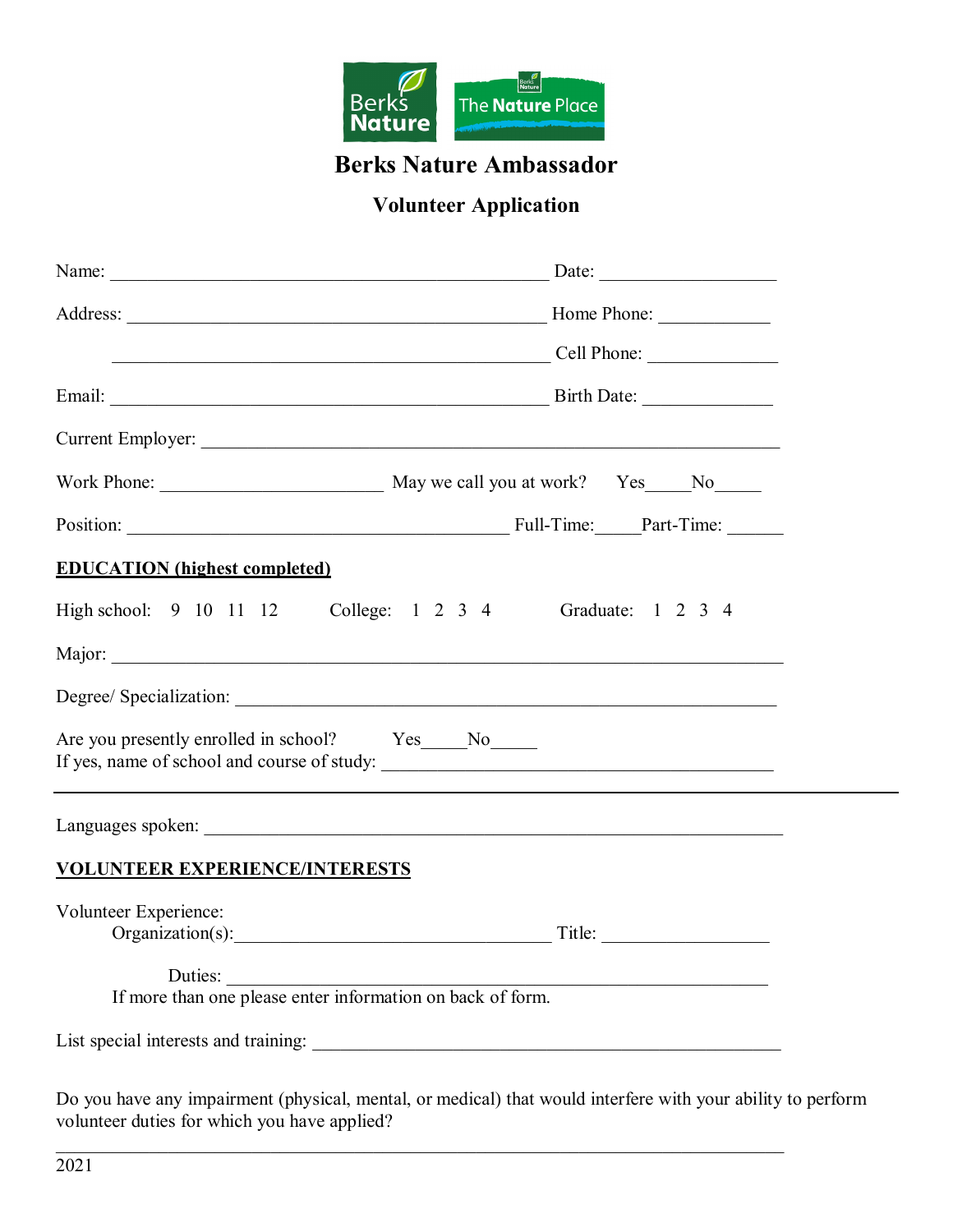

 $\mathcal{L}_\mathcal{L} = \{ \mathcal{L}_\mathcal{L} = \{ \mathcal{L}_\mathcal{L} = \{ \mathcal{L}_\mathcal{L} = \{ \mathcal{L}_\mathcal{L} = \{ \mathcal{L}_\mathcal{L} = \{ \mathcal{L}_\mathcal{L} = \{ \mathcal{L}_\mathcal{L} = \{ \mathcal{L}_\mathcal{L} = \{ \mathcal{L}_\mathcal{L} = \{ \mathcal{L}_\mathcal{L} = \{ \mathcal{L}_\mathcal{L} = \{ \mathcal{L}_\mathcal{L} = \{ \mathcal{L}_\mathcal{L} = \{ \mathcal{L}_\mathcal{$ 

 $\mathcal{L}_\mathcal{L} = \{ \mathcal{L}_\mathcal{L} = \{ \mathcal{L}_\mathcal{L} = \{ \mathcal{L}_\mathcal{L} = \{ \mathcal{L}_\mathcal{L} = \{ \mathcal{L}_\mathcal{L} = \{ \mathcal{L}_\mathcal{L} = \{ \mathcal{L}_\mathcal{L} = \{ \mathcal{L}_\mathcal{L} = \{ \mathcal{L}_\mathcal{L} = \{ \mathcal{L}_\mathcal{L} = \{ \mathcal{L}_\mathcal{L} = \{ \mathcal{L}_\mathcal{L} = \{ \mathcal{L}_\mathcal{L} = \{ \mathcal{L}_\mathcal{$ 

 $\mathcal{L}_\mathcal{L} = \{ \mathcal{L}_\mathcal{L} = \{ \mathcal{L}_\mathcal{L} = \{ \mathcal{L}_\mathcal{L} = \{ \mathcal{L}_\mathcal{L} = \{ \mathcal{L}_\mathcal{L} = \{ \mathcal{L}_\mathcal{L} = \{ \mathcal{L}_\mathcal{L} = \{ \mathcal{L}_\mathcal{L} = \{ \mathcal{L}_\mathcal{L} = \{ \mathcal{L}_\mathcal{L} = \{ \mathcal{L}_\mathcal{L} = \{ \mathcal{L}_\mathcal{L} = \{ \mathcal{L}_\mathcal{L} = \{ \mathcal{L}_\mathcal{$ 

 $\mathcal{L}_\mathcal{L} = \{ \mathcal{L}_\mathcal{L} = \{ \mathcal{L}_\mathcal{L} = \{ \mathcal{L}_\mathcal{L} = \{ \mathcal{L}_\mathcal{L} = \{ \mathcal{L}_\mathcal{L} = \{ \mathcal{L}_\mathcal{L} = \{ \mathcal{L}_\mathcal{L} = \{ \mathcal{L}_\mathcal{L} = \{ \mathcal{L}_\mathcal{L} = \{ \mathcal{L}_\mathcal{L} = \{ \mathcal{L}_\mathcal{L} = \{ \mathcal{L}_\mathcal{L} = \{ \mathcal{L}_\mathcal{L} = \{ \mathcal{L}_\mathcal{$ 

 $\mathcal{L}_\mathcal{L} = \{ \mathcal{L}_\mathcal{L} = \{ \mathcal{L}_\mathcal{L} = \{ \mathcal{L}_\mathcal{L} = \{ \mathcal{L}_\mathcal{L} = \{ \mathcal{L}_\mathcal{L} = \{ \mathcal{L}_\mathcal{L} = \{ \mathcal{L}_\mathcal{L} = \{ \mathcal{L}_\mathcal{L} = \{ \mathcal{L}_\mathcal{L} = \{ \mathcal{L}_\mathcal{L} = \{ \mathcal{L}_\mathcal{L} = \{ \mathcal{L}_\mathcal{L} = \{ \mathcal{L}_\mathcal{L} = \{ \mathcal{L}_\mathcal{$ 

How did you become aware of Berks Nature? \_\_\_\_\_\_\_\_\_\_\_\_\_\_\_\_\_\_\_\_\_\_\_\_\_\_\_\_

What do you feel are the strengths that you will bring to this program?

What do you feel are your primary concerns about becoming a volunteer in this program?

 $\mathcal{L}_\text{G}$  , and the contribution of the contribution of the contribution of the contribution of the contribution of the contribution of the contribution of the contribution of the contribution of the contribution of t

\_\_\_\_\_\_\_\_\_\_\_\_\_\_\_\_\_\_\_\_\_\_\_\_\_\_\_\_\_\_\_\_\_\_\_\_\_\_\_\_\_\_\_\_\_\_\_\_\_\_\_\_\_\_\_\_\_\_\_\_\_\_\_\_\_\_\_\_\_\_\_\_\_\_\_\_\_\_

What does the environment and nature mean to you?

| AREA OF INTEREST         |                  |
|--------------------------|------------------|
| Trail Maintenance        | Water Monitoring |
| Invasive Species Control | Land Stewardship |
| <b>Wherever Needed</b>   | Other            |

Please check the skills listed below so that we may orient our workdays to fit the skills of our volunteers:

| Pruning Shear Use                  | Pruning Saw Use | Shovel               |  |  |
|------------------------------------|-----------------|----------------------|--|--|
| Sledge Hammer                      | Lawn Mower      | Weed Wacker          |  |  |
| Painting                           | Administrative  | <b>Water Testing</b> |  |  |
| Other useful trail related skills? |                 |                      |  |  |

Please check the tools you are willing to bring to a workday (only you would be operating them)

| Pick-up Truck    | Mower       | Weed Wacker |
|------------------|-------------|-------------|
| Chipper Shredder | Wheelbarrow | Shovel      |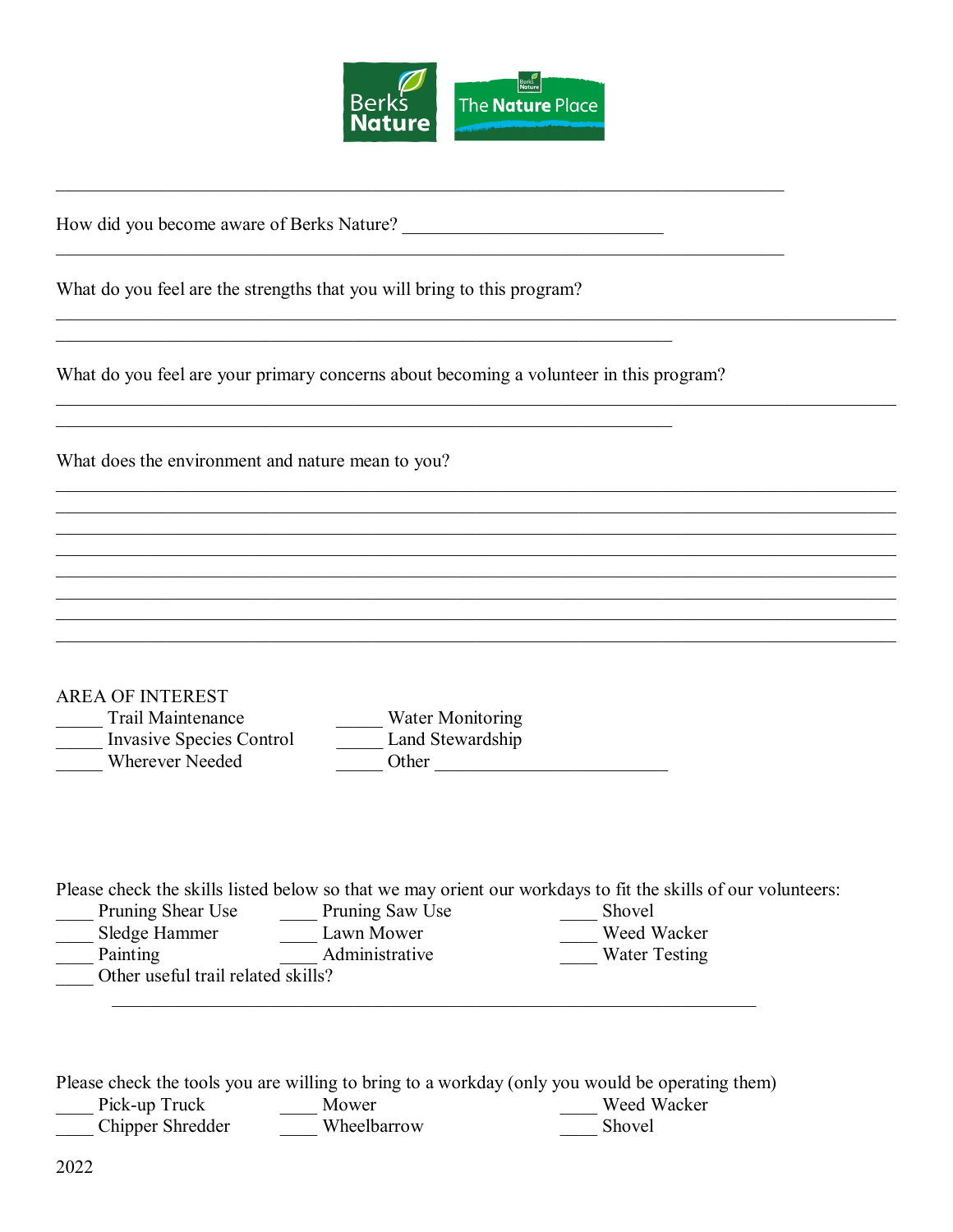

Chainsaw Chainsaw Chainsaw Chainsaw

Other useful related tools?

#### AVAILABILITY

| Day       | Morning Time | Afternoon Time | Evening Time |
|-----------|--------------|----------------|--------------|
| Monday    |              |                |              |
| Tuesday   |              |                |              |
| Wednesday |              |                |              |
| Thursday  |              |                |              |
| Friday    |              |                |              |
| Saturday  |              |                |              |
| Sunday    |              |                |              |

 $\overline{\phantom{a}}$  ,  $\overline{\phantom{a}}$  ,  $\overline{\phantom{a}}$  ,  $\overline{\phantom{a}}$  ,  $\overline{\phantom{a}}$  ,  $\overline{\phantom{a}}$  ,  $\overline{\phantom{a}}$  ,  $\overline{\phantom{a}}$  ,  $\overline{\phantom{a}}$  ,  $\overline{\phantom{a}}$  ,  $\overline{\phantom{a}}$  ,  $\overline{\phantom{a}}$  ,  $\overline{\phantom{a}}$  ,  $\overline{\phantom{a}}$  ,  $\overline{\phantom{a}}$  ,  $\overline{\phantom{a}}$ 

#### **AFFIRMATION AND RELEASE**

**I, \_\_\_\_\_\_\_\_\_\_\_\_\_\_\_\_\_\_\_\_\_\_\_\_\_\_\_\_\_\_\_\_\_\_, hereby affirm that all of the answers provided on my volunteer application are true. I hereby authorize Berks Nature to investigate my background to determine my fitness as a potential volunteer.**

**I understand that the information requested in this application will be used only for the purpose of determining suitability as a Berks Nature volunteer. Further, I understand that after the successful completion of my training, I will be expected to serve a minimum of 30 hours a year and report all my time correctly. If unforeseen circumstances prevent me from fulfilling this obligation, I will discuss the limitations with the program manager in a timely fashion.**

Name (please print) \_\_\_\_\_\_\_\_\_\_\_\_\_\_\_\_\_\_\_\_\_\_\_\_\_\_\_\_\_\_\_\_\_\_\_\_\_\_\_\_\_\_\_\_\_\_\_\_\_\_\_\_\_\_\_\_\_\_\_\_

Signature \_\_\_\_\_\_\_\_\_\_\_\_\_\_\_\_\_\_\_\_\_\_\_\_\_\_\_\_\_\_\_\_\_\_\_\_\_ Date \_\_\_\_\_\_\_\_\_\_\_\_\_\_\_\_\_\_\_\_\_\_\_\_\_\_

#### **Typing your name in any signature box will represent your actual signature!**

**Please return completed application to: Berks Nature**

**575 Saint Bernardine St Reading, PA 19607 [Beckey.seel@berksnature.org](mailto:beckey.seel@berksnature.org)**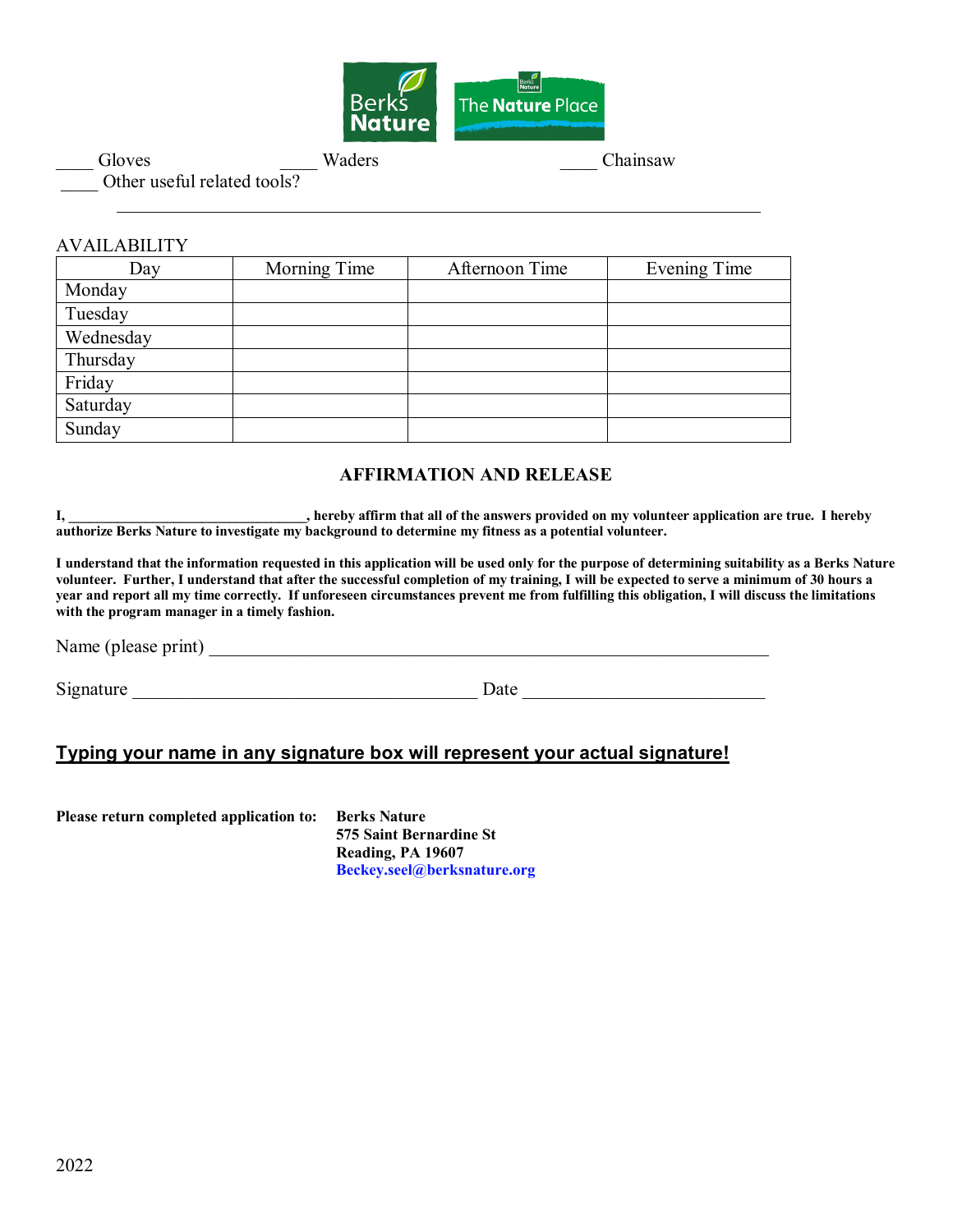

As a participant in volunteer work for Berks Nature (BN), the undersigned hereby releases and agrees to hold Berks Nature harmless, its agents, employees, officers and successors from all liability, claims, actions, demands and judgments which I, the undersigned, may have against Berks Nature or its successors from all personal injuries, known or unknown or injuries to other persons and property caused by or arising out of any action I might take relating to activities while participating in volunteer work for the BN. I recognize there are inherent dangers in any outdoor activity involving tools, equipment and/or cooperative work with others, and agree to inform myself of these dangers and take reasonable precautions to avoid being harmed by them. I understand that this Release shall bind the members of my family and spouse, if I am alive, as well as my estate, family, heirs, administrators, personal representatives or assignees, if I am deceased, and shall be deemed as a "Release, Waiver, Discharge and Covenant" not to sue Berks Nature.

Name of Participant (please print)

 $\mathcal{L}_\text{max}$  , and the set of the set of the set of the set of the set of the set of the set of the set of the set of the set of the set of the set of the set of the set of the set of the set of the set of the set of the

of Participant Date

 $\_$ 

 $\_$ 

Emergency Contact Name Emergency Contact Number

As a leader of the group (Watershed groups, club, association, corporation, etc.) of which the participant is a member, I agree s/he is a member in good standing, has volunteered to be a participant in project(s) sponsored by BN and has been properly trained to safely participate in said project(s). On behalf of my group, I join in the above release and agree to use all reasonable caution and procedures to ensure the safety of the participant during volunteer work involving BN projects.

Leader's Name Leader's

#### **Photo Waiver**

 $\mathcal{L} = \{ \mathcal{L} = \{ \mathcal{L} \mid \mathcal{L} = \{ \mathcal{L} \mid \mathcal{L} = \{ \mathcal{L} \mid \mathcal{L} = \{ \mathcal{L} \mid \mathcal{L} = \{ \mathcal{L} \mid \mathcal{L} = \{ \mathcal{L} \mid \mathcal{L} = \{ \mathcal{L} \mid \mathcal{L} = \{ \mathcal{L} \mid \mathcal{L} = \{ \mathcal{L} \mid \mathcal{L} = \{ \mathcal{L} \mid \mathcal{L} = \{ \mathcal{L} \mid \mathcal{L} = \{ \mathcal{L} \mid \mathcal{L} =$ 

I hereby give my permission for my photograph to be taken during BN activities and for Berks Nature to use my photographic image in commercial or noncommercial publicity for the event, for Berks Nature and its activities.